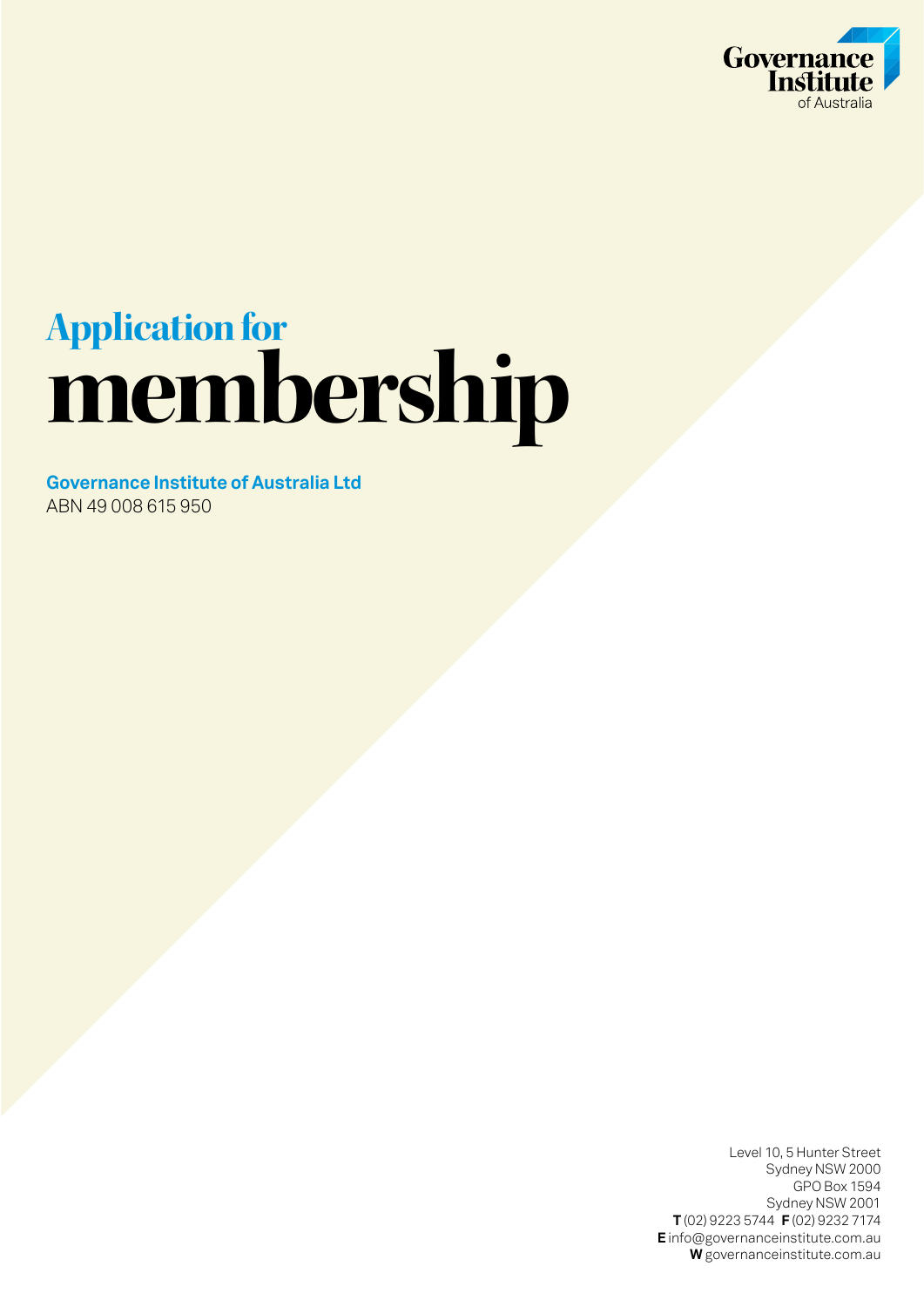#### ID no

| 1. Personal details                                                                       |                             |         |                      | (Please print clearly)                                              |  |
|-------------------------------------------------------------------------------------------|-----------------------------|---------|----------------------|---------------------------------------------------------------------|--|
| Title (Mr, Miss, Ms, Mrs) First name                                                      | Middle name                 |         | Last name            |                                                                     |  |
|                                                                                           |                             |         |                      |                                                                     |  |
| Preferred name                                                                            | Date of birth<br>dd/mm/yyyy | Gender  | Admission as         |                                                                     |  |
|                                                                                           | Γ                           | Male    | Female<br>Affiliated | Fellow<br>Associate                                                 |  |
| Job title                                                                                 |                             | Company |                      |                                                                     |  |
|                                                                                           |                             |         |                      |                                                                     |  |
|                                                                                           |                             |         |                      |                                                                     |  |
| Postal address<br>Work<br>Home                                                            |                             |         |                      |                                                                     |  |
|                                                                                           |                             |         |                      |                                                                     |  |
| City                                                                                      |                             | State   |                      | Postcode                                                            |  |
|                                                                                           |                             |         |                      |                                                                     |  |
|                                                                                           |                             |         |                      |                                                                     |  |
| Mobile no                                                                                 |                             | Email   |                      |                                                                     |  |
|                                                                                           |                             |         |                      |                                                                     |  |
|                                                                                           |                             |         |                      |                                                                     |  |
| 2. Business details                                                                       |                             |         |                      |                                                                     |  |
| No. of years in governance/risk position                                                  |                             |         |                      | I attach a current résumé as evidence of my professional experience |  |
|                                                                                           |                             |         |                      |                                                                     |  |
| How did you hear about us?                                                                |                             |         |                      |                                                                     |  |
|                                                                                           |                             |         |                      |                                                                     |  |
| Educational qualification                                                                 |                             |         |                      |                                                                     |  |
|                                                                                           |                             |         |                      |                                                                     |  |
|                                                                                           |                             |         |                      |                                                                     |  |
| I would like to                                                                           |                             |         |                      |                                                                     |  |
|                                                                                           |                             |         |                      | Fellow<br>Associate                                                 |  |
|                                                                                           |                             |         |                      |                                                                     |  |
| <b>OR</b>                                                                                 |                             |         |                      |                                                                     |  |
|                                                                                           |                             |         |                      | Fellow                                                              |  |
| <b>OR</b>                                                                                 |                             |         |                      |                                                                     |  |
| I would like information about applying for The Chartered Governance Institute membership |                             |         |                      |                                                                     |  |

### **3. Character and standing**

#### **Please answer YES or NO. If YES, give details on a separate sheet.**

Within the past five years have you been convicted of any offence of such a nature that, had you been a member at the time, would have been likely to have given rise to disciplinary action being taken against you under clause 7 of the Governance Institute Constitution?

Are you an undischarged bankrupt or are your affairs currently subject to an arrangement with creditors or other external administration or are any such proceedings pending against you?

Within the past five years, have you conducted yourself, whether by act or default, in a manner that, had you been a member at the time, would have been likely to be discreditable to Governance Institute having regard to the Governance Institute Code of Ethics?

Are you currently, or have you ever been, a director of a company to which a receiver, receiver manager, an enforcer of a security interest, provisional liquidator or liquidator has been appointed while you were a director or within six months after you ceased to be a director?

Are you currently, or have you ever been, disqualified from managing a corporation or banned from being a director  $Yes$  [  $\Box$  No  $\Box$ 

Have you ever been refused membership of a professional, regulatory or statutory body for which you have the appropriate academic qualifications?

| Yes $\vert$ No $\vert$                          |               |
|-------------------------------------------------|---------------|
| Yes $\vert \vert$                               | $\mathsf{No}$ |
| Yes $\begin{array}{ c c c } \hline \end{array}$ | $\mathsf{No}$ |
| Yes $\vert$ $\vert$                             | $\mathsf{No}$ |
| Yes $\vert \ \ \ \vert$                         | $\mathsf{No}$ |
| Yes                                             | No            |

Continued overleaf